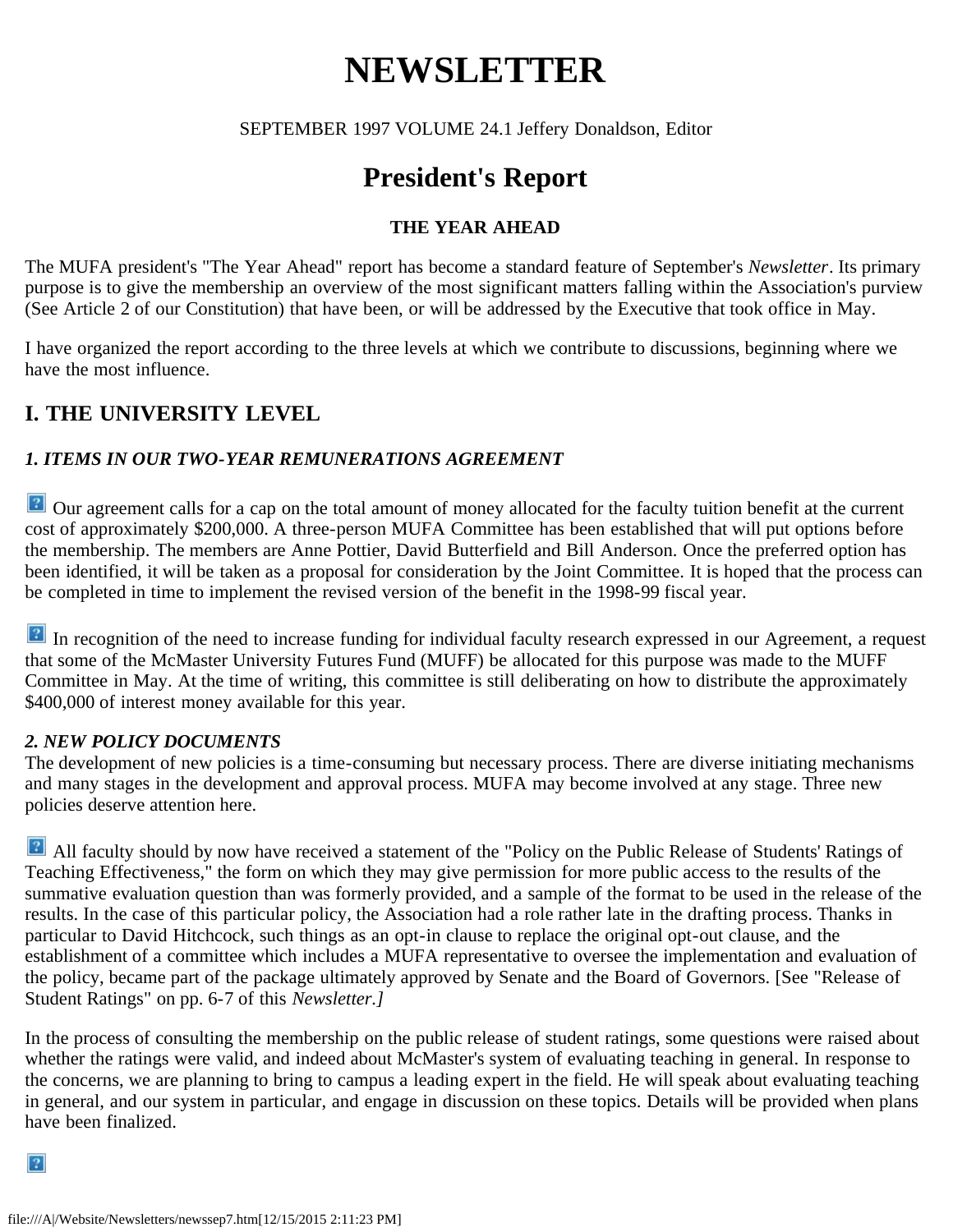A two person, "little j", committee was established by the Joint Committee to develop an accommodation policy that would be consistent with generally accepted principles but would also take account of distinctive features of faculty work. The objective of any such policy is to provide for such things as health problems that make normal working conditions inappropriate. MUFA's member is Rhoda Howard and Peter Sutherland is the administration appointee.

In some cases a new policy document becomes necessary in order to synthesize provisions on a given topic that are scattered across a number of distinct documents, and are ambiguous, in conflict with one another, or silent on a type of case that has arisen. The new document on suspension of faculty was necessitated by such circumstances. A draft version has just been discussed by the Executive, and modifications have been proposed. The document will be reviewed by us before it goes to Senate, after comments on the draft and our suggestions have been made by other committees.

#### *3. REVISIONS TO POLICY DOCUMENTS*

The most important policy document for faculty is the one that deals with tenure and promotion, often referred to as "the yellow document." Proposals to modify it are subjected to intensive scrutiny. At present a proposal advanced by the Provost and Vice President (Academic) to change the membership on Faculty and Senate Tenure & Promotion committees is being elaborated. The primary objective is to preserve the participation of senior administrators without contravening the principle that voting at more than one decision-making stage is undesirable. The issues are complex. We are extremely fortunate in having many members with a rich knowledge of why the policy has its current form, and also of the many cases decided under its terms. In particular Les King and Lorraine Allan should be recognized for labouring long and hard on our behalf, to very good effect.

#### *4. TOPICS OF ON-GOING DISCUSSION*

In looking over past columns in this series, I noted that CAWAR appointments took up considerable space. Unfortunately there is a legacy of problems arising from a lack of clarity in the policies and practices associated with these appointments. Each case in dispute is receiving close attention in an attempt to ensure that fair outcomes are achieved.

If our pension plan remains healthy, the MUFF fund should continue to generate a significant amount of interest annually. Members who wish to offer suggestions on how it should be used are advised to contact Executive members or our representative on the MUFF Committee, Wayne Lewchuk.

It is probably fair to say that the size of the faculty complement is a topic of concern to the past, present and next president of MUFA. Another concern is the type of appointment made. At Trent University, an agreement on faculty complement was part of the package that resolved a protracted strike. Since we have had many early retirements, as have many other Ontario universities, a position on what is an appropriate faculty complement needs to be worked out. I think it is safe to say that we are committed to the view that if a university is to be an effective teaching and research institution non-tenured positions must be the exception, in each case justified by special circumstances that are clearly identified.

#### *5. FORMAL AND INFORMAL DISCUSSIONS AND POLICY FORMULATION*

**P** Your Executive participates in a host of formal and informal discussions that have an influence on the formulation of policy. In part, this is a matter of coming to understand the basic commitments of the players. Such discussions do consume a lot of time, but they are, I believe, an essential part of MUFA's work. Moreover, hurried decisions are likely to produce a legacy of trouble and labour. Among the policies currently "in the works" that necessarily take a lot of time for consultations, I include those dealing with conflict of interest, and with inventions and patents.

**An example of a useful informal meeting is this summer's two-day retreat dealing with staff and student concerns.** The results will form the basis of Directions III. The retreat gave me an opportunity to gain insights into the perspectives of staff and students that few other occasions could provide.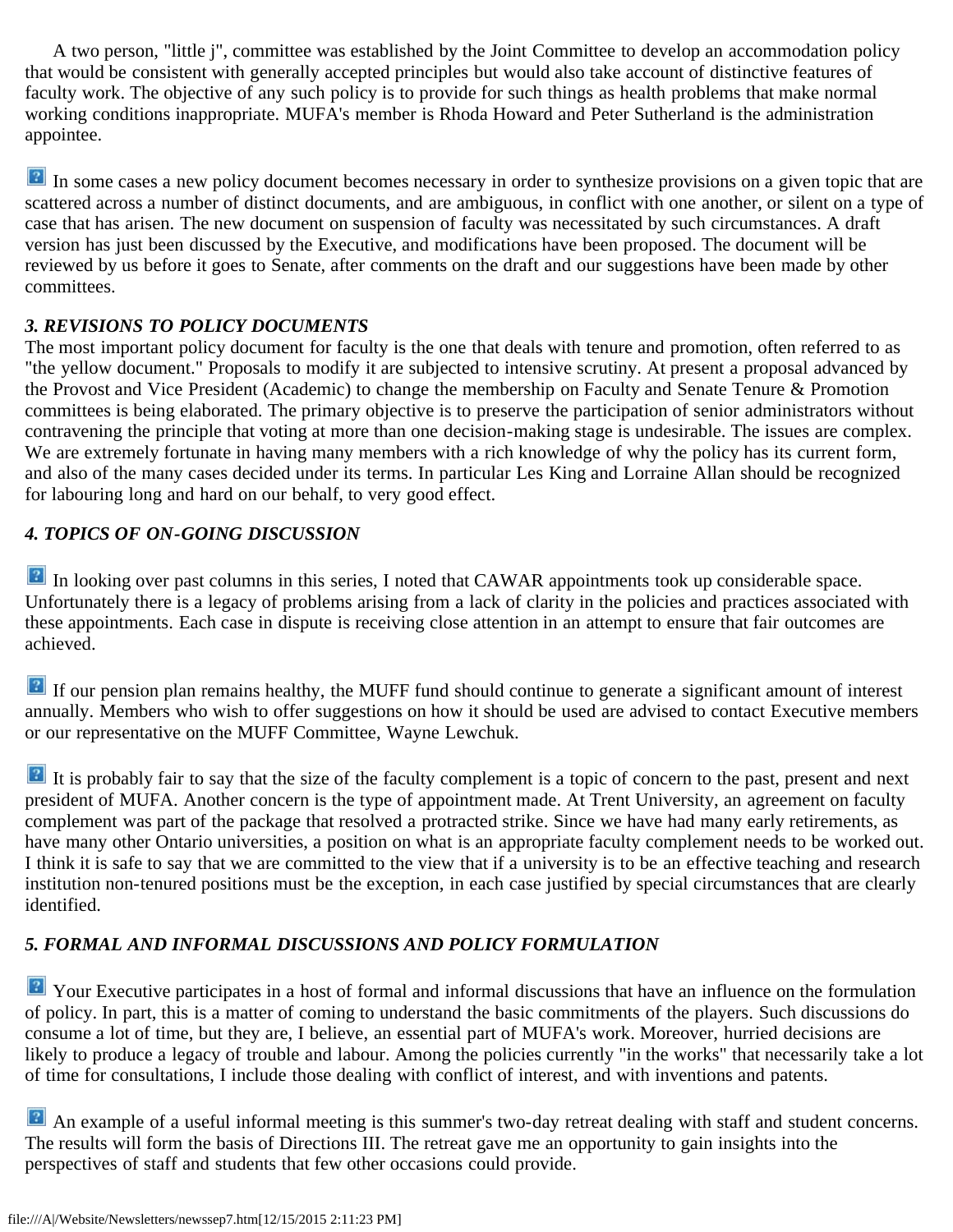Since we have no salary negotiations scheduled for this year, we will not face that particularly demanding assignment. But there is plenty of work to be done, as the above short list demonstrates.

### **II. THE PROVINCIAL LEVEL: ONTARIO CONFEDERATION OF FACULTY ASSOCIATIONS (OCUFA)**

Over the past year, OCUFA has undertaken a restructuring exercise. The ultimate result of this appears to be a stronger and more responsive organization. A former president of MUFA, Hank Jacek of the Political Science Department, was an important participant in the process and this year became Vice-President of OCUFA. His analyses of the provincial scene are extremely valuable, and should prove useful to our delegate in representing our views at OCUFA meetings.

### **III. THE FEDERAL LEVEL: CANADIAN ASSOCIATION OF UNIVERSITY TEACHERS (CAUT)**

<sup>2</sup> Of most obvious benefit to all of our members is the presence in Ottawa of CAUT, an organization that is in touch with developments in Canada and abroad that may affect university professors. They have the capacity to mobilize faculty associations across the country.

With the retirement of Donald Savage this year, a new CAUT executive director was sought. The CAUT Executive and their preferred candidate were unable to reach an agreement on the terms of employment. As a result, a one-year interim position was established and Claude Dionne of the University of Moncton appointed to it. The search for a permanent director has been resumed.

**Currently CAUT** is opposing the government of British Columbia in its bid to implement legislation establishing a new university, the Technical University of British Columbia (Tech BC). The central objections to the design of the institution are that it is to have no academic senate, no tenure, and little faculty control over the identification of research projects. [See "Technical University of BC" on p. 10 of this *Newsletter*.]

**The CAUT keeps member associations in touch through email. It is an invaluable source of information on** practices at other institutions. For regular information on the work of CAUT and matters of national importance, you should read the Bulletin and consult their web site (www.caut.ca).

**This year, as in the past, we have asked CAUT for legal advice and services. Their legal staff has as range and** quality of expertise on academic issues that is probably unobtainable elsewhere.

As a member association of CAUT, MUFA has a seat and a place for an observer at the Council meetings that are held twice a year in Ottawa. I expect to attend the November meeting. Developments at Tech BC will no doubt be the subject of lively discussion. Many people see it as a sort of test case in which the fundamental principles and processes we take for granted as a part of academic life are at stake.

### **SUMMING UP**

Policy making is a time-consuming activity. It is most important that we try to anticipate points at which there could be ambiguity or unintended implications, and identify cases which do not fall within the provisions. Changes in the values and accepted practices in society may also make revisions to policy appropriate. So the work is never done. In a culture that demands rational and democratic decision-making such work is highly valued. We are fortunate in having a resourceful and knowledgeable MUFA staff, and a tradition of member participation in the work of the Association. Probably the majority of faculty at some time in their career work on MUFA's behalf, and play a significant role in ensuring that the legitimate interests of faculty are fairly represented. Of course the lines between MUFA's work and that of university governance are not clear. Indeed the relatively peaceful process of salary and benefit negotiations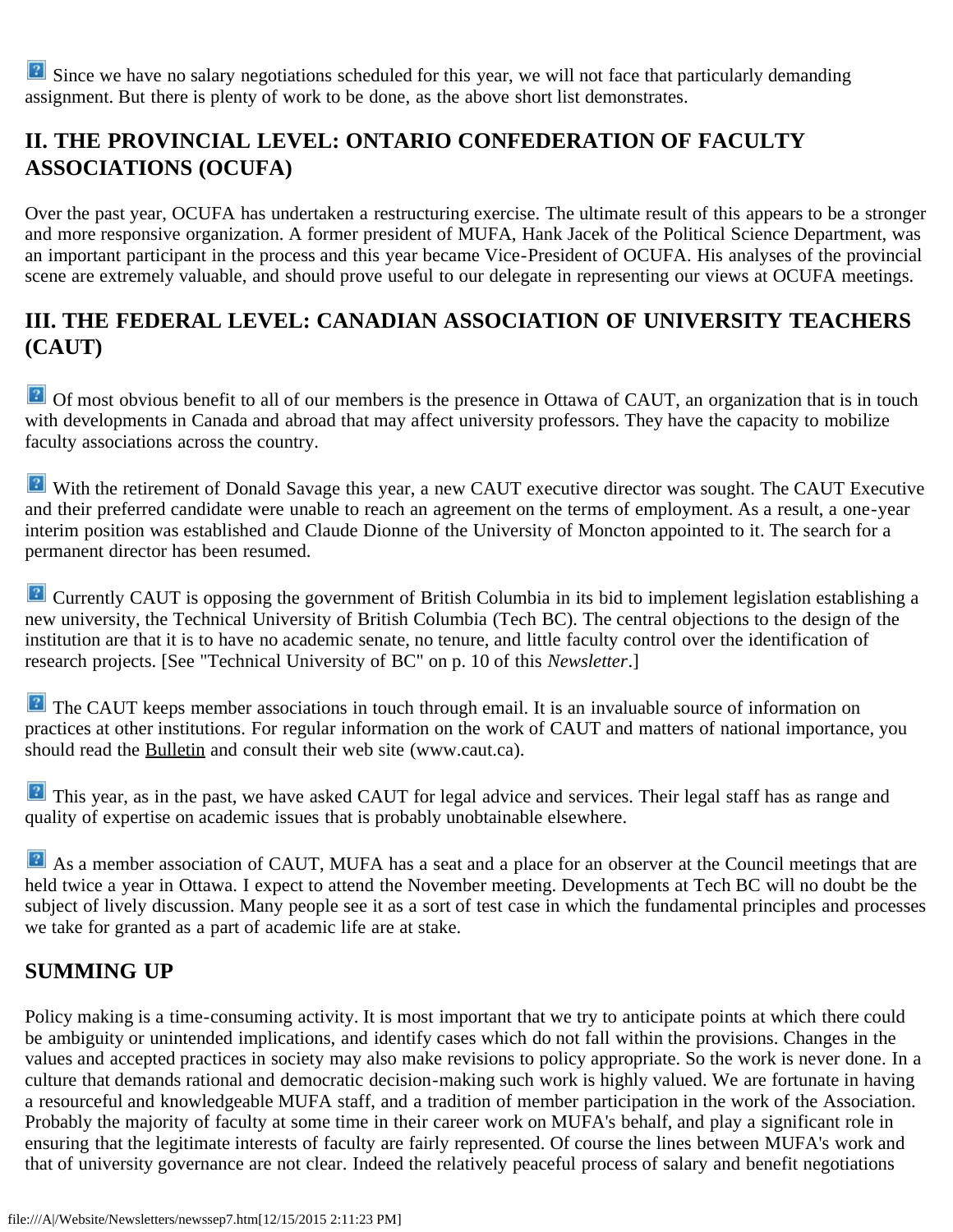may owe something to the fact that those involved often find it possible to identify in some respects as members of MUFA and as members of the administration; yet they may effectively represent either at different times.

We often call upon the spirit of collegiality to resolve differences within McMaster. I believe that spirit is rather fragile, and likely to weaken in hard economic times. Your Executive, with the help of MUFA members, will work to sustain it over the months ahead.

*Catherine Beattie*

 $\overline{?}$ 

# **Pregnancy/Parental/Paternity Leave Policy for Faculty**

A revised Pregnancy/Parental/Paternity Leave Policy for Faculty was ratified by faculty on the CP/M plan as part of the remunerations package agreed to in the Joint Committee on March 13, 1997. As a result of input from concerned faculty members, the document was slightly amended and subsequently approved at the Joint Committee meeting on June 25, 1997. The amended policy, which is effective July 1, 1997, is available from your department chair, the Faculty Association, and Human Resources. The document is also available on the MUFA Web Page (http://www.mcmaster.ca/mufa). Click on "Faculty Handbook", then on Section C, and again on "Other Leaves".

 $\overline{?}$ 

### **Observers Needed**

Required: faculty who are members of the Faculty Association -- yes, RETIREES also qualify -- to serve as observers for appeal and grievance hearings. The role of the Observer is to report on the adequacy of the procedures, with a view to making recommendations to improve relevant policies, not to comment on the conduct or the judgement of the tribunal. Hearings usually take place over one or two days. For more information, send us an e-mail (mufa@mcmaster.ca), give us a call (24682), or drop us a line (HH 103A).

 $|2|$ 

# **Release of Student Ratings**

Some time in the last month, your department chair should have asked you to sign a form indicating whether you agree to public release of student ratings of your overall teaching effectiveness.

This request results from a policy which McMaster's Senate adopted last May 12. The policy provides for release to the University library and to the McMaster Students' Union (MSU) of a summary of student responses to the global question on our student rating forms. ("Overall, how do you rate the effectiveness of the instructor as a teacher?" -- or similar.) The policy covers all undergraduate and MBA courses, but public release is contingent on consent of the instructor. That's why your chair asked you to sign the form, and why the form gave you the option to say "no".

Details of the policy are in the attachment to the form you were asked to sign, and are available from your chair or from me (e-mail "hitchckd"). So I won't repeat them here.

You might like to know, however, how this policy came about, and what role the Faculty Association had in shaping it.

The initiative came from the MSU, which has been lobbying for years for public release of student ratings. Their main rationale was that such release would give students information which would help them in choosing their courses.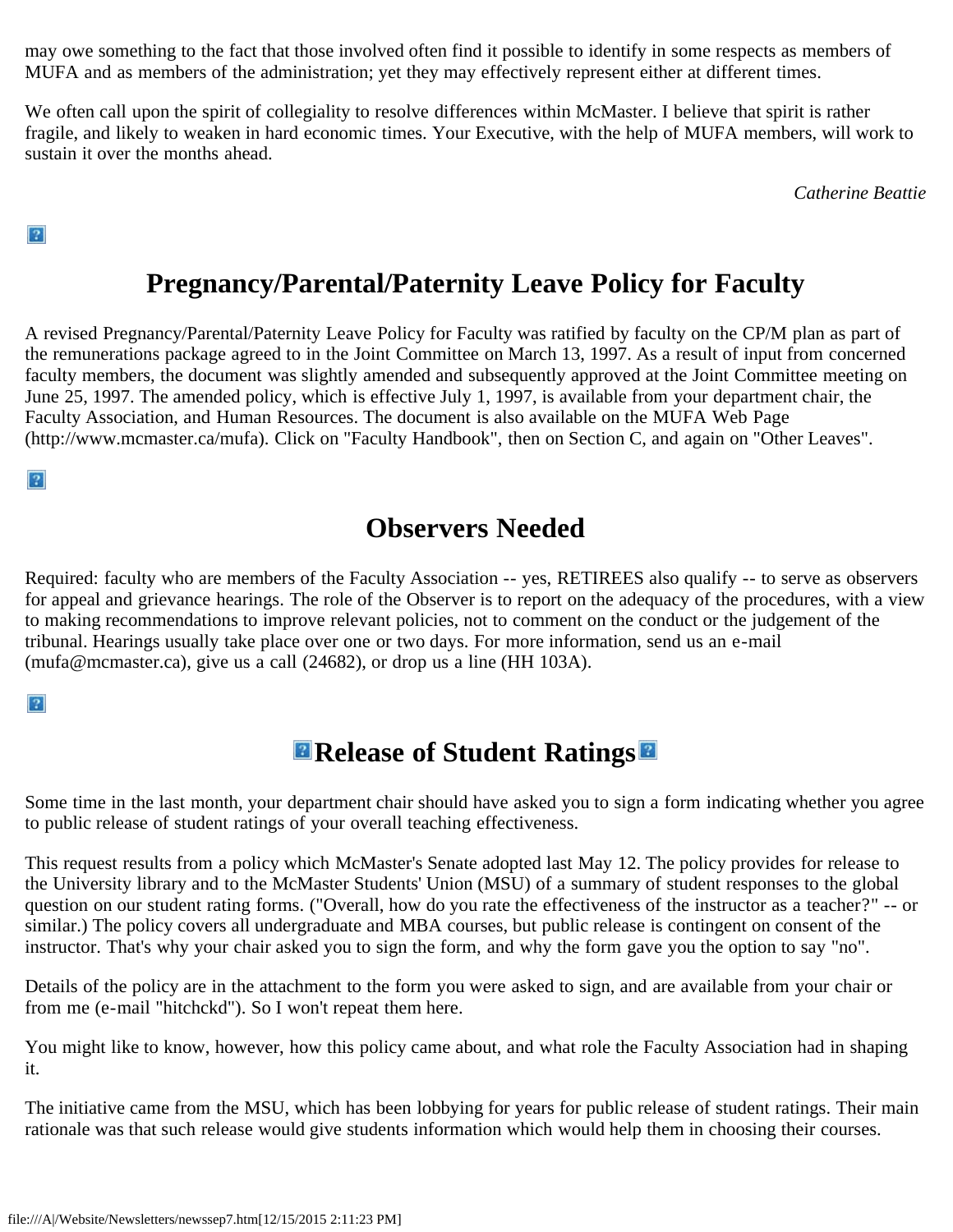The MSU managed to convince a Senate task force on the quality of university life to adopt their proposal as a recommendation to Senate. Senate then set up a working group to come forward with a detailed plan.

The working group had a representative from the MSU, but none from the Faculty Association. The Faculty Association Executive learned officially about the existence of this group from the MSU president, who came to seek the Association's support at an Executive meeting last November.

Alerted to what was going on, the Executive asked for, and got permission to appoint, a representative who could meet with the group as a non-voting consultant to express the Faculty Association's position on the detailed plan. The Executive appointed me to this role.

When I met the group, I discovered that they had virtually completed their work. I had a week to consult my colleagues and other Canadian faculty associations, and to read a wad of background documents. The consultation included an animated and fascinating discussion on the g-mufagab list.

As a result, I proposed on behalf of the Association a number of changes:

1. making public release contingent on the faculty member's written consent (as opposed to not requiring consent, as the original plan envisaged);

2. implementing the plan on a trial basis for two years, with a review mechanism which would include representation from the Faculty Association;

3. an implementation committee with representa-tion from the MSU and the Faculty Association; and

4. allowance for consenting to public release in some courses and not others.

The first three proposals were accepted, but the fourth was not.

The implementation committee has secured an undertaking by the MSU that they would transmit the ratings information without editorial comment and that they would provide electronic access to it to current McMaster students only (through the MUGSI system).

McMaster's policy is far more considerate of the faculty member's right to privacy of this personnel information than are similar policies at most other universities. That is mainly due to the clarity and strictness of our policy on freedom of information and protection of privacy, which makes clear that evaluations of an individual's performance which the University collects for personnel purposes are private information, to be released only with the consent of the individual in question. But it also reflects the responsiveness of the working group to Faculty Association representation.

There is one disturbing note in this generally happy outcome. Had it not been for the visit of the MSU president to the Faculty Association Executive last November, the plan for public release of student ratings might well have gotten to Senate with no input from the Faculty Association. The Faculty Association was bypassed in setting up the working group -- not because of nefarious administrative machinations, but because of an oversight by the committee which set it up (a committee which included Association members).

In contrast, the part-time instructors, who are certified under the Ontario Labour Relations Act as a local of the Canadian Union of Public Employees, have a legally binding contract negotiated with the administration which prevents the University from publicly releasing student ratings of their teaching effectiveness. So their union has to be consulted before the policy can be extended to them.

This illustrates one advantage of being certified under the Labour Relations Act. I have always personally preferred that the Faculty Association not seek such certification, believing that it tends to lead to an unnecessarily adversarial relationship between faculty members and the university administration. But we must be vigilant to make sure that the administration consults the Association on all matters which affect the terms and conditions of employment of faculty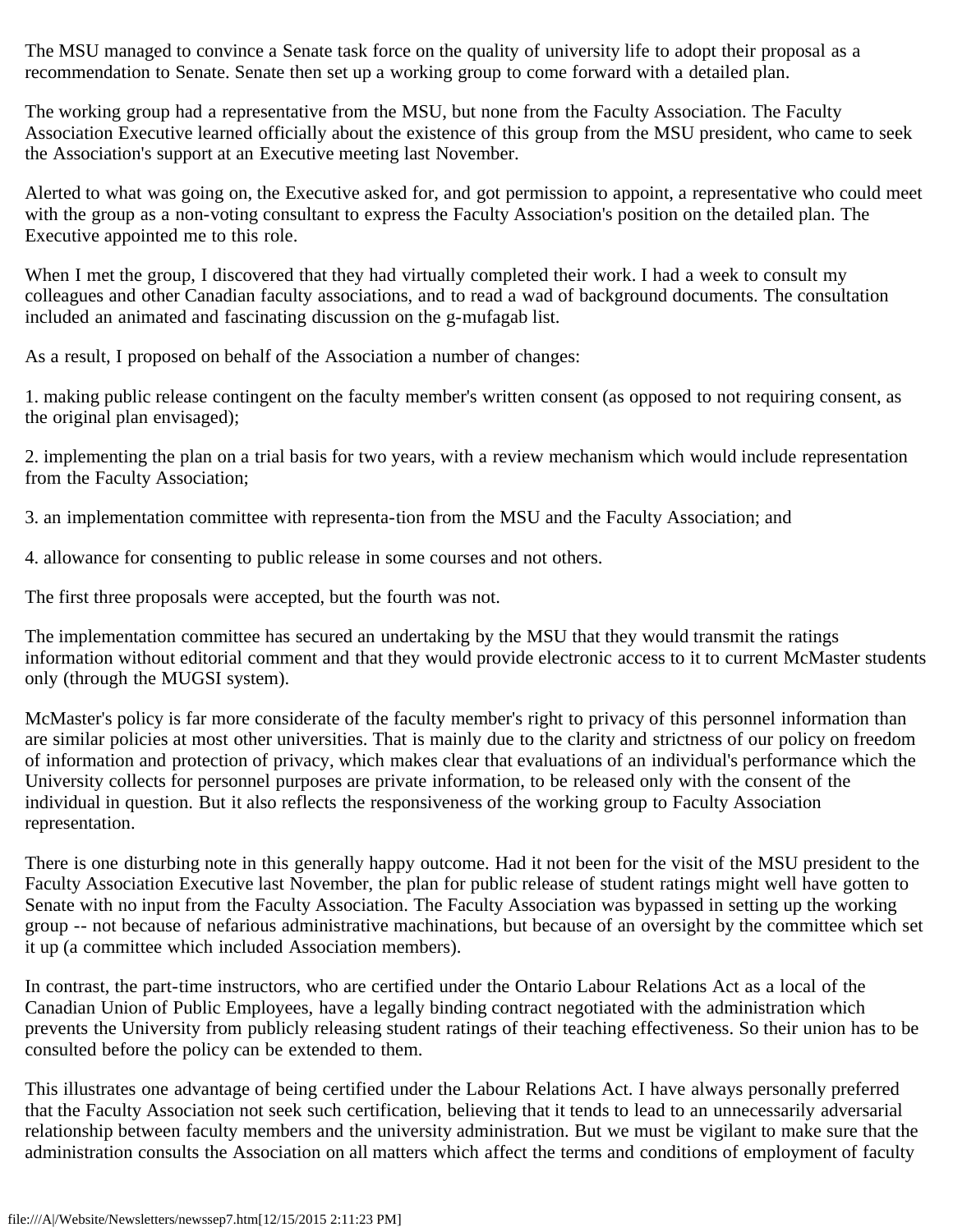members, even though the law does not compel it to do so. Otherwise we may find ourselves being badly treated, even inadvertently, to such an extent that there will be strong pressure for certification.

> *David Hitchcock, Chair Academic Affairs*

### **Visiting the UK?**

Spending a Research Leave There? If so, the Academic Relations Unit, Canadian High Commission, London would like to hear from you.

The Academic Relations Unit promotes teaching, research, and publication about Canada in the United Kingdom, and academic linkages with the United Kingdom. Together with the British Association for Canadian Studies, they offer speaking and other opportunities for visiting Canadian academics, and contact with over 300 Canadianists in nearly 100 UK universities.

Please write, fax or e-mail to: Michael Hellyer, Academic Relations Officer, Canadian High Commission, 1 Grosvenor Square, London W1X 0AB; Telephone: 011 44 171 258 6691; FAX: 011 44 171 258 6474; e-mail: michael.hellyer@ldn02.x400.gc.ca.

 $|2\rangle$ 

 $|2|$ 

### **Best Wishes to Retiring MUFA Members**

We wish those members who retired on July 1, every happiness and look forward to seeing them at the annual luncheon in their honour (this year on October 27), hosted jointly by the Presidents of the University and the Faculty Association.

> Roy Adams - Human Resources & Labour Relations Ann Beckingham - Nursing Luis Branda - Biochemistry William Chandler - Political Science Tae Hoe Choe - Mathematics & Statistics Sam Cioran - Modern Languages Mo Dokainish - Mechanical Engineering Derek Ford - Geography Art Heidebrecht - Civil Engineering Jocelyn Hezekiah - Nursing Jim Johnson - Economics John Lamont - Obstetrics & Gynecology Brian Latto - Mechanical Engineering Wei-Ko Lu - Materials Science S. Brian McCann - Geography Allan McFarlane - Psychiatry G. Rolfe Morrison - Psychology David Pengelly - Medicine Dennis Psutka - Family Medicine Graham Roebuck - English Alex Rosa - Mathematics & Statistics Michael Ross - English Cesar Rouben - French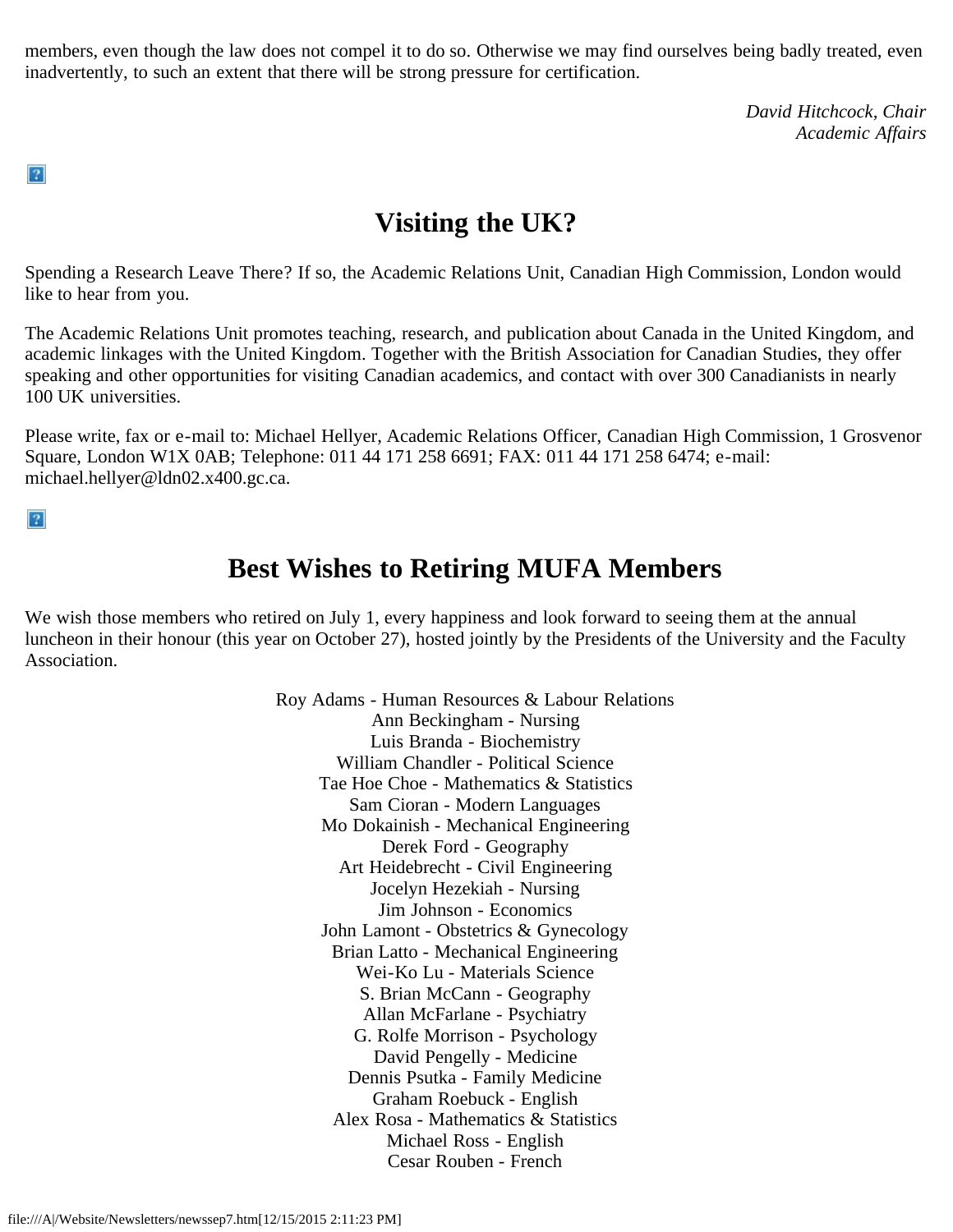Joseph Sigman - English Don Sprung - Physics & Astronomy Carl Stager - Physics & Astronomy Bill Truscott - Management Science Ron Vince - Art, Drama & Music

### **Letter to the Editor**

*The following letter was received in response to Rhoda Howard's report on the UBC Conference regarding Academic Freedom and the Inclusive University which appeared in the May 1997 MUFA Newsletter* (Volume 23.7)

I wish that Rhoda Howard were more precise in her use of at least one adjective. In her otherwise factual and evenhanded *Newsletter* article, she characterizes the Society for Academic Freedom & Scholarship as "notorious", but she does not specify those groups among whom this notoriety is achieved. The failure to specify leaves the perhaps unintended impression that, in her opinion, SAFS is "notorious" among all right-thinking people, including Rhoda Howard.

It was less than four years ago that the previous NDP government in Ontario tried, unilaterally, to impose a policy of "zero tolerance" of "negative environments" in university classrooms. Dr. Howard and your readers should be reminded that there were exactly two organizations that objected to this restriction on freedom of speech: one was the "notorious" SAFS and the other, to its great credit, was MUFA. There was not a peep out of any university administration, including our own, nor out of any other faculty association, nor out of any civil rights group, nor out of any of the organizations that supposedly represent the interests of academics in the corridors of power.

Fortunately, the ill-conceived policy was aborted along with the NDP government. But the affair provided me with the motivation to join both SAFS and MUFA, organizations that evidently were particularly committed

to the defence of freedom of expression in general, academic freedom in particular. It is thus a little disturbing to find a member of the current MUFA Executive commenting in a seemingly pejorative way on an organization that in my opinion deserves much more support among academics than it gets.

To my way of thinking, academic freedom should be a cornerstone of the policy of any faculty association; thus if SAFS is "notorious", MUFA should also be, since many of their policies should be closely linked. So I find myself wondering: notorious among whom? Notorious among those opposed to academic freedom? Notorious among those who make specious arguments to justify special privileges for special groups? Notorious among those who think comfort in the classroom is more important than argument, discussion, fact or scholarship? Notorious among those who want government to regulate every detail of our lives, including what we say and think?

If Rhoda Howard meant any of these things, then I wonder why she did not say so. If not, then what did she mean?

*Bill Smyth Computer Sciences & Systems*

### **The Whidden Lectures 1997**

#### **Elizabeth Loftus YOU MUST REMEMBER THIS**

#### **Illusions of Memory**

Thursday, November 13, 1997 8:00 p.m., Ewart Angus Centre Health Sciences Centre 1A1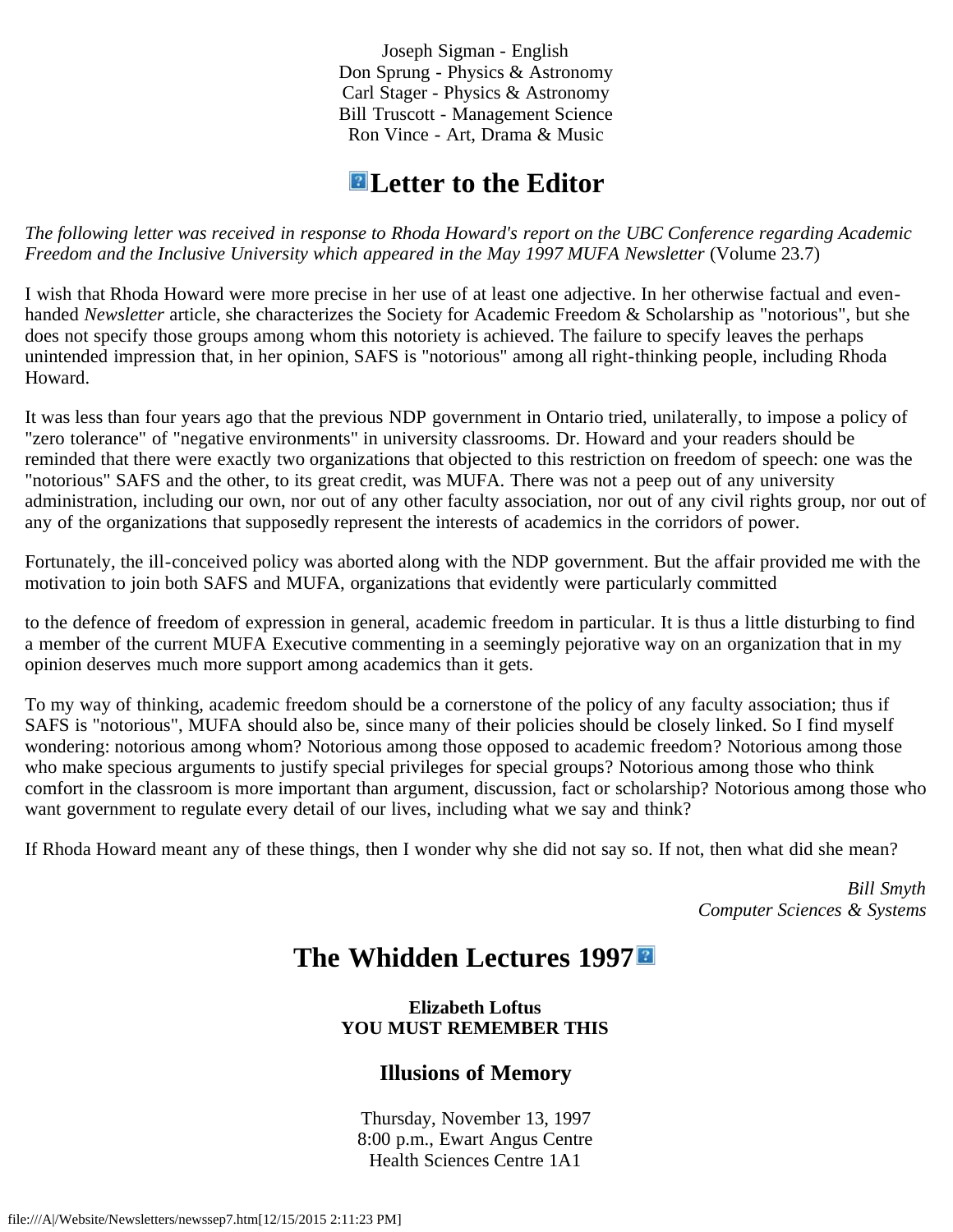#### **Memory and Its Discontents**

Friday, November 14, 1997 8:00 p.m., Ewart Angus Centre Health Sciences Centre 1A1

*Admission is free; no tickets are required. Visitors are advised that parking space on campus in the evenings is limited, and they should leave ample time to find parking before the lecture begins.*

 $\overline{?}$ 

# **Challenge for Faculty Associations**

*[Below is an article by Norma Wieland, a member of the Salaries and Economic Benefits Committee at UBC. The article is reprinted, with the approval of the author, from the Faculty Association of the UBC Newsletter, May 28, 1997 (Volume 30, No. 4).]*

The challenges facing faculty unions and associations were the focus of a number of sessions at the Conference on Collective Bargaining in Higher Education held in New York April 14-16, 1997. Panel after panel and speaker after speaker returned to certain themes which seem to be common to most post-secondary institutions in Canada and the United States. The themes revolve around the following areas:

The increasing number of temporary and part-time employees who are replacing full-time faculty. These employees are presented with ever-increasing work loads with no corresponding increase in pay. They are often hired to teach one course so that bargained pay scales, benefits and other protections which they would normally have as full-time teachers can be denied them. The fact that they are hired for such brief periods affects the continuity and consistency of programmes in many departments.

The loss of a faculty voice in the running of the university. Too often administrations "go where the money is" without regard to how the quality of education will be affected or how the autonomy of the university will ultimately be undermined if donors "call the shots." The traditional role of the university Senate has been eroded (and at some new universities here in BC, disposed of completely).

The importance of establishing the intellectual property rights of faculty over educational materials, particularly those which are electronically produced, as well as of ensuring that academic control of educational technology remains in the hands of academics.

It is the challenge of faculty associations and unions to fight to protect both educational quality and the rights of their members. It is also the challenge of our members to become involved, to express their concerns and to be vigilant. The time has passed when professors could concentrate only on teaching and research and let the rest take care of itself.

The strength of our voice depends on the strength of your commitment. We should not accept the disrespectful attitude towards faculty which shows itself in the unreasonable job conditions for some of our members, the erosion of our voice in the running of the university or the failure of the administration to budget for a Career Advancement Plan.

In these matters, bargaining from a position of strength is obviously preferable to bargaining from one of weakness. We must be up to the challenge if faculty associations are to survive.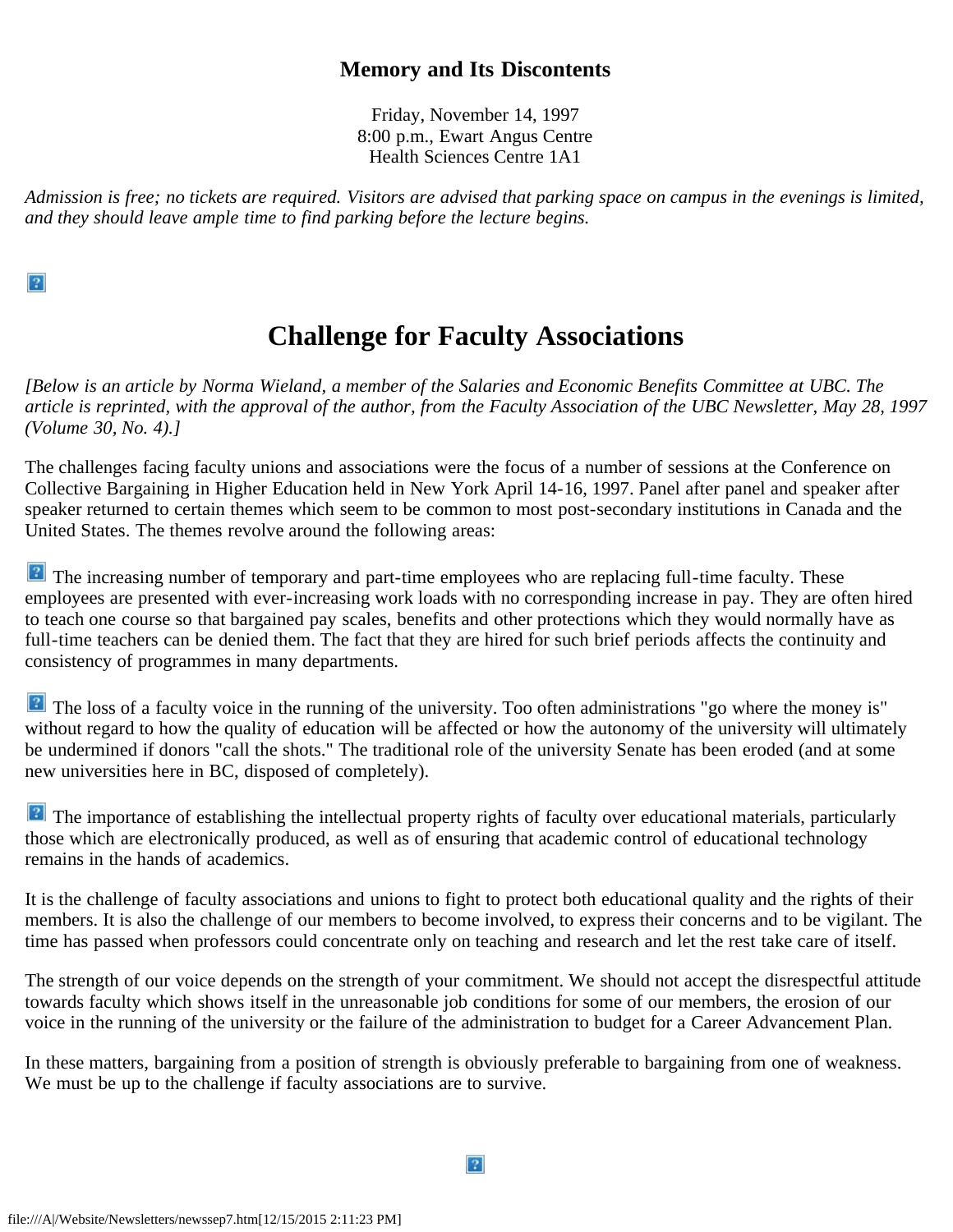#### *We've all heard that a million monkeys banging on a million typewriters will eventually reproduce the entire works of Shakespeare.*

*Now, thanks to the Internet, we know this is not true.*

Prof. R. Silensky California University

### **Technical University of BC**

At its meeting of 17 September, the Executive approved two letters protesting the establishment of the Technical University of British Columbia in its present form. Bill 30 of the B.C. legislature, which passed third reading in July 1997, provides for the establishment of a "technical university" in the Fraser Valley at Cloverdale. In contravention of national norms, the university will do away with the role of an independent senate and with academic tenure. The governance of the university will be in the hands of an appointed and elected board, whose mandate will be, in the words of the Act, "to create strong links with business and labour and develop programs that are relevant to, and at the forefront of, industrial and professional initiative." The board also has the power, under a section of its constitution, to fire a member of the teaching staff for engaging in unpopular or undesirable research, or for teaching in a way objectionable to the board. Recently retired Executive Director of CAUT Donald Savage writes that "the new legislation allows for political control and interference in the operation of the new university....It denies any significant role to the academic staff whose expertise are the key to the operations of a university and the guarantors of its quality. It permits outside business and labour interests to dictate the curriculum and the research work of faculty without any checks or balances to ensure that the public interest is served." Our letters of protest appear below. For more details on the issue, please consult the article in the current issue of the CAUT *Bulletin*.

The Honourable Paul Ramsey Minister of Education, Skills and Training Government of British Columbia

Dear Sir:

 $|2|$ 

The legislation that established the Technical University of British Columbia contains provisions that profoundly compromise accepted principles of academic freedom. On behalf of the McMaster University Faculty Association I am writing to express our disapproval of the legislation, and to urge that you and your government colleagues immediately take steps to eliminate the objectionable provisions.

> Yours truly, Catherine Beattie, President

Mr. Ron Dickson Chair, Interim Governing Board Technical University of British Columbia Ste. 1280, 13401-108th Avenue Surrey, British Columbia V3T 5T3

Dear Mr. Dickson:

Academic freedom is an essential feature of a university and its protection a particular responsibility of those who are directly involved in the governance of universities. On behalf of the McMaster University Faculty Association I urge you, in your capacity as Chair of the Interim Governing Board, to find means by which to make the Technical